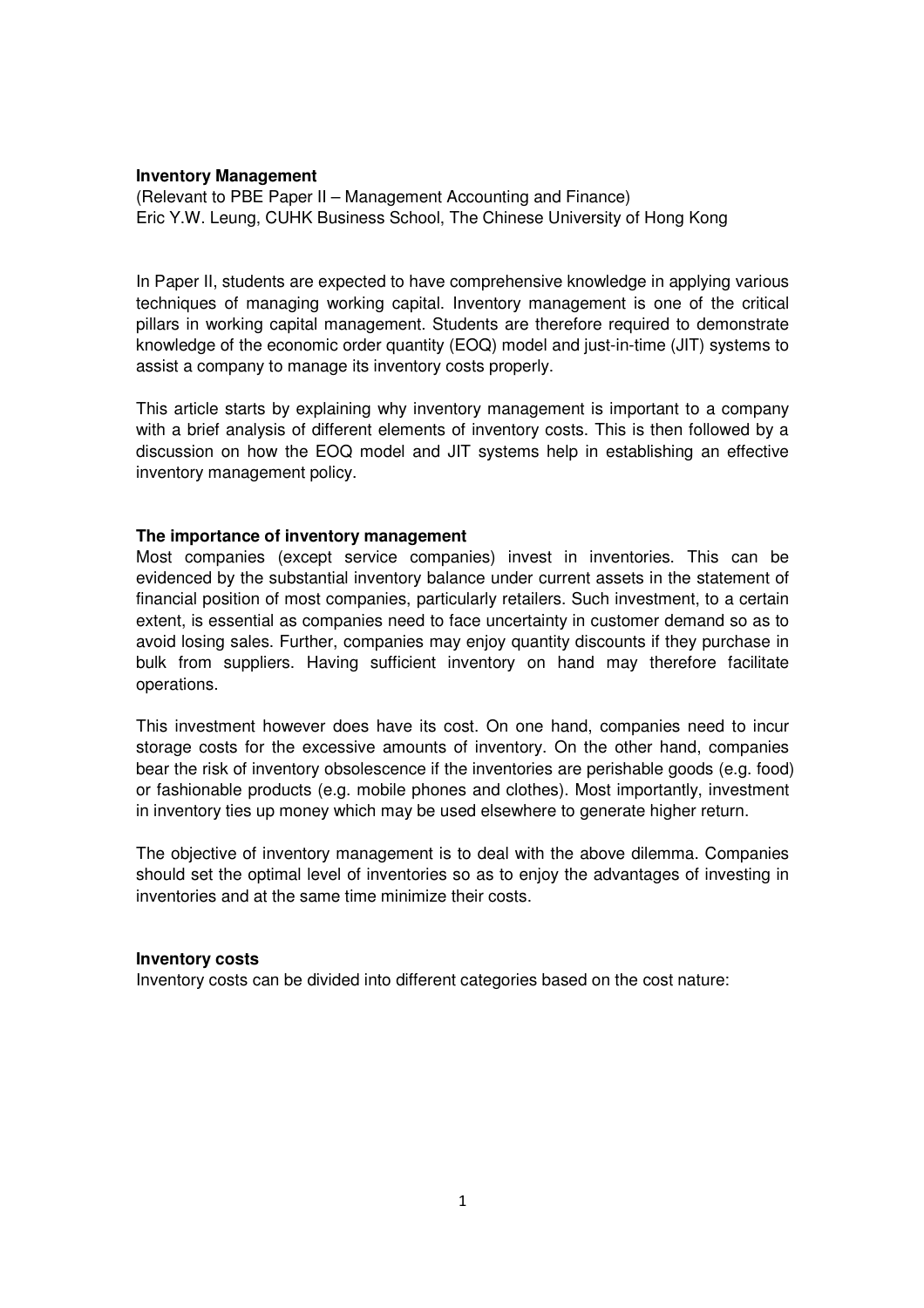

Ordering costs and carrying costs are linked to each other. How to balance these two costs to minimize total inventory costs is the essence of inventory management, which in turn highlights the significance of the EOQ model.

### **EOQ model**

The EOQ model aims at **balancing ordering costs** and **carrying costs** in order to minimize total inventory costs. This model basically helps company to answer the following two questions relating to inventories:

- (1) What should the optimal quantity of an inventory order (i.e. the quantity of inventory per order) be?
- (2) When should the order be placed (i.e. the re-order point)?

This model has been simplified by assuming the following:

- (1) Only ordering costs and carrying costs are considered.
- (2) The same quantity is ordered each time at the re-order point. Inventory is sold off at a constant rate. Once the inventory is exhausted, it is returned to its optimal quantity level of inventory.
- (3) Demand, ordering costs, carrying costs and the lead time (i.e. the time between placing an order and receiving the order) are known with certainty.
- (4) Purchasing cost per unit is constant. The purchase price is the same no matter what the order size is.

Before proceeding to answer the above questions, students first need to fully understand how total inventory costs can be derived by adding up total ordering and carrying costs:

Total ordering costs  $=$  Number of orders placed in a year x Ordering cost per order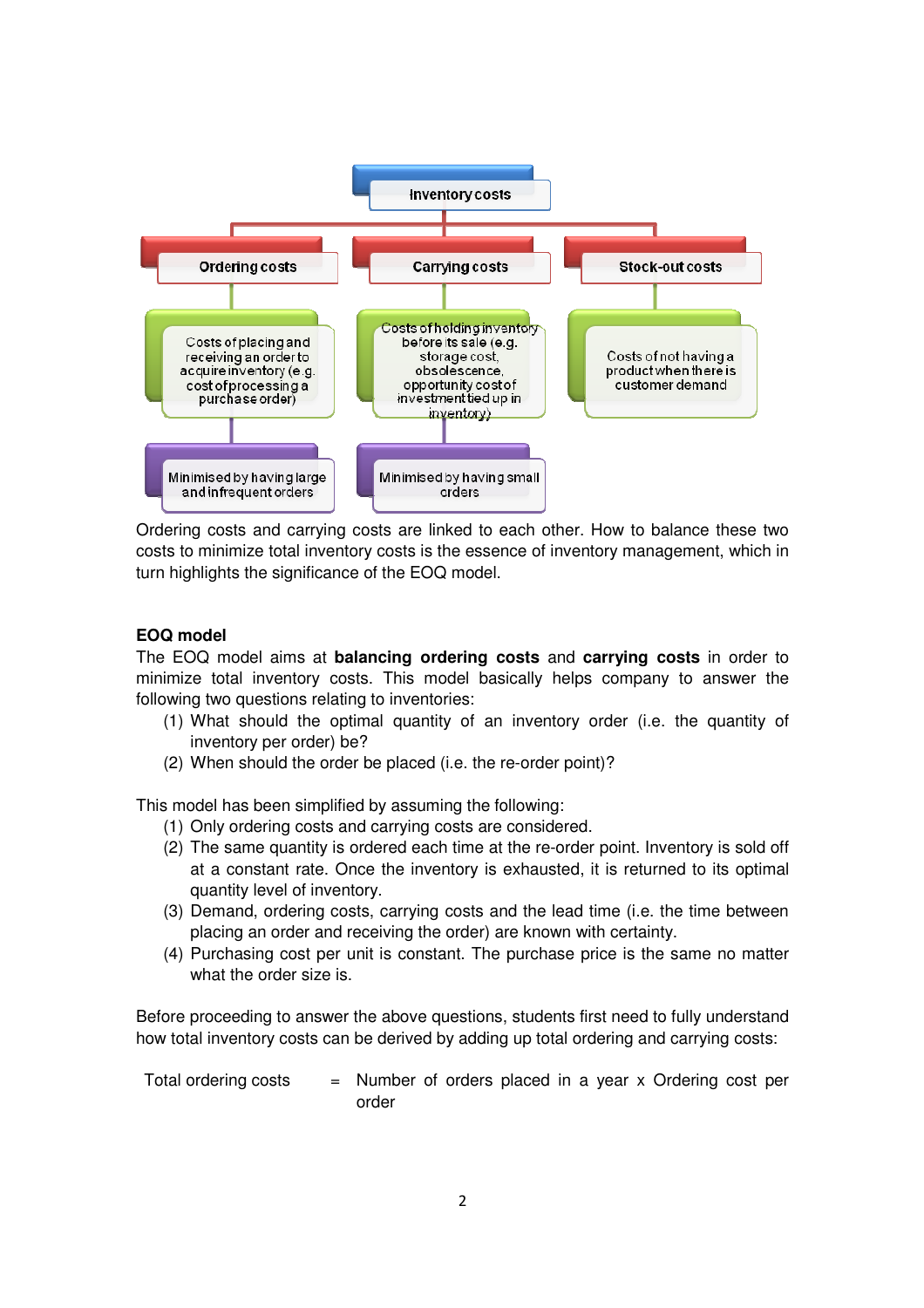$$
= \frac{\text{Demand in a year (D)}}{\text{Size of each order (Q)}} \times \text{Ordering cost per order (P)}
$$
\nTotal carrying costs

\n
$$
= \frac{\text{Nize of each order (Q)}}{2} \times \text{Carrying cost per unit}
$$
\n
$$
= \frac{\text{Size of each order (Q)}}{2} \times \text{Carrying cost per unit (C)}
$$
\nTotal inventory costs

\n
$$
= \frac{D}{Q} \times P + \frac{Q}{2} \times C
$$

By calculus, the total inventory costs will be minimized with the optimal size of each order (EOQ) as follows:



#### Example:

Sweets Ltd. operates as a candy shop. The average annual demand for candies is 50,000 boxes. The ordering costs are \$100 per order and the carrying cost is \$0.40 per box. Currently, Sweets Ltd. orders 5% of annual demand per order. Sweets Ltd. is considering adopting the EOQ model to save inventory costs.

Currently, 2,500 boxes are ordered each time  $(50,000 \times 5\%)$ . The number of orders placed in a year is 20 (50,000  $\div$  2,500). Total ordering cost is \$2,000 (\$100 per order x 20 times). Total carrying cost is \$500 [(2,500 boxes  $\div$  2) x \$0.4]. Total inventory cost is therefore \$2,500.

By adopting the EOQ model, the optimal boxes of candies for each order is calculated as follows:

$$
EOQ = \sqrt{\frac{2 \times 50,000 \times 100}{0.4}} = \sqrt{25,000,000} = 5,000 \text{ boxes}
$$

As 5,000 boxes will be ordered each time, the number of orders in a year will drop to 10. Total ordering cost will then be \$1,000.

The average number of boxes of candies in the shop is  $2,500$  (5,000  $\div$  2). Total carrying costs will then be \$1,000 (2,500 boxes x \$0.40 per box).

The total inventory cost will be \$2,000, with a saving of \$500 after the adoption of the EOQ model.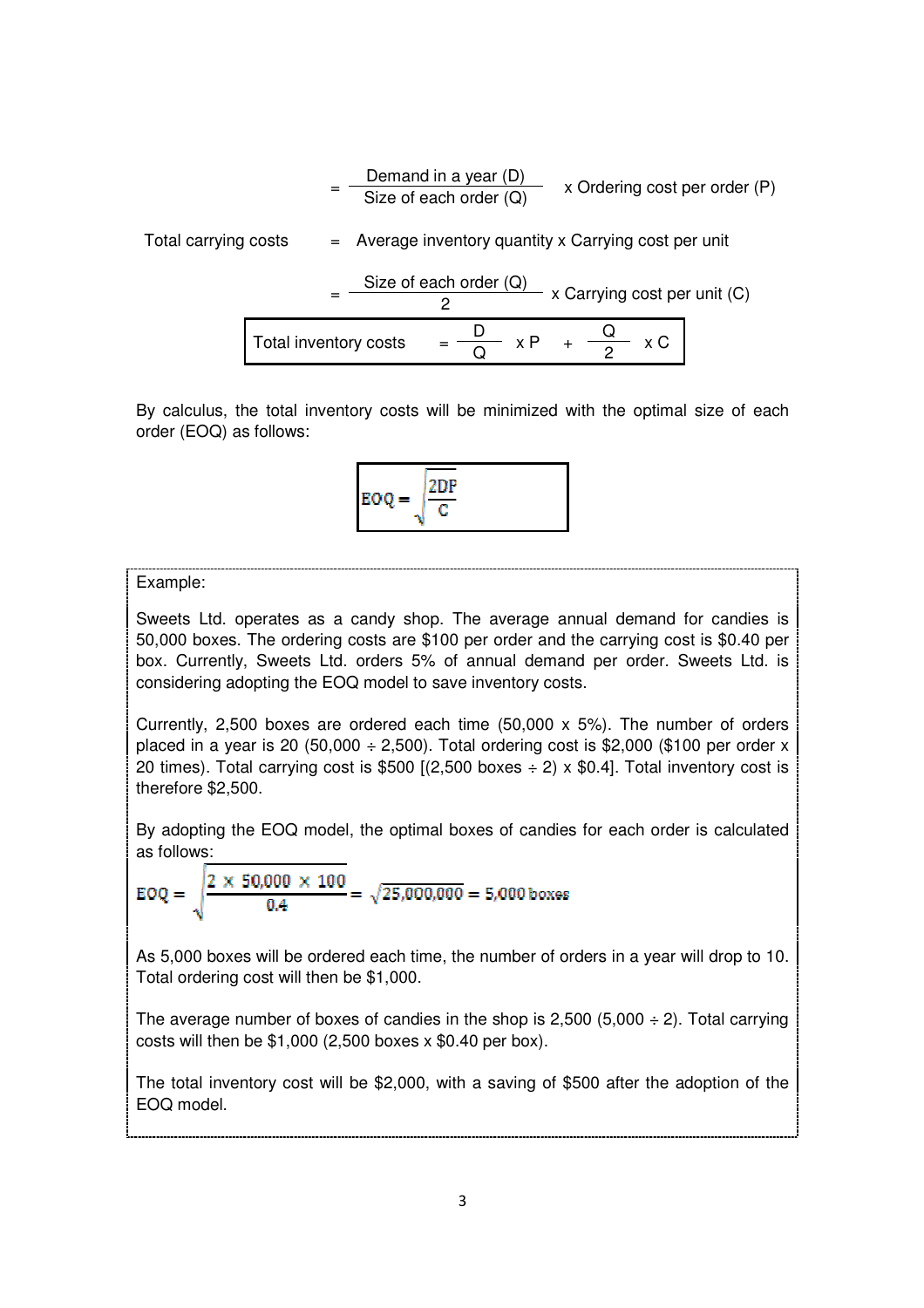*(Note 1: The demand (D) used in the EOQ model represents annual demand. If the given demand is daily or weekly demand, remember to multiply by 365 (or other total operating days in a year) or 52 (or other total operating weeks in a year) to obtain the annual demand required in the EOQ model.)* 

*(Note 2: Under this basic EOQ model, total inventory costs will be minimized at the point when total carrying costs equal total ordering costs. In this example, at its optimal level of quantity ordered, the total carrying costs and total ordering costs are both \$1,000.)* 

*(Note 3: Students should try to visualize the relationship between costs (\$) and quantity of inventory (Q) graphically. Carrying cost is directly proportional to quantity of inventory with a slope of (C/2); while ordering cost is inversely proportional to quantity of inventory.)* 

The following exhibit represents graphically the EOQ model. Students should try to visualize this exhibit with the above example.



The next question is when the order should be placed (i.e. at which quantity level of inventory on hand will *trigger* the new order). This is known as the re-order point. In determining the re-order point, the lead time has to be known with certainty. As mentioned earlier, lead time represents the time between the order being placed and the order being received. The **re-order point** should then be the **usage** (or product demanded) **during the lead time**.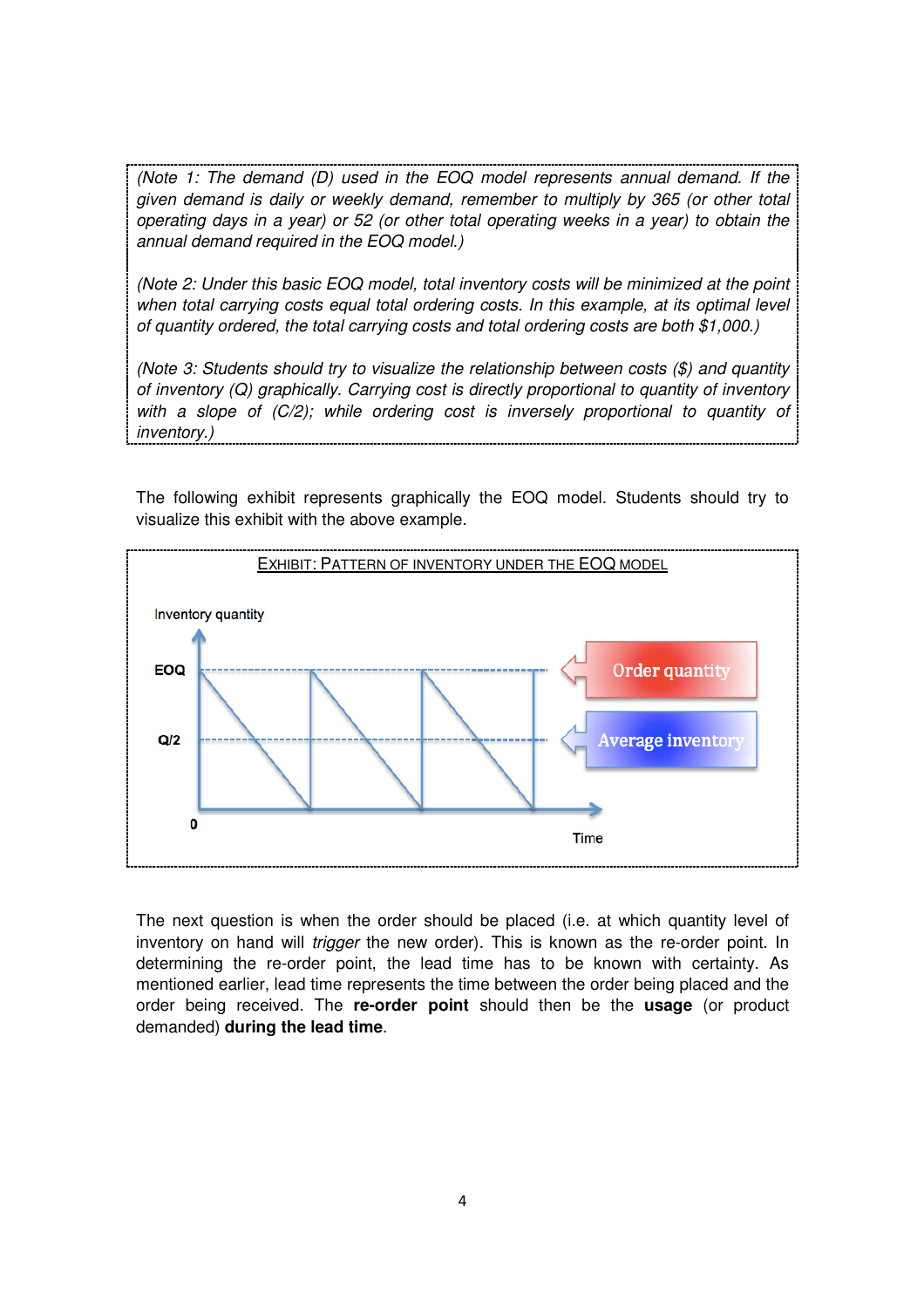# Example:

Follow the example above. Assume Sweets Ltd. operates only 50 weeks in a year and it normally takes two weeks from ordering the boxes to receive the candies from the suppliers.

The weekly demand of candies is 1,000 boxes (50,000 boxes  $\div$  50 weeks). The usage during the two-week lead time is then 2,000 boxes (1,000 boxes per week x 2 weeks).

This means Sweets Ltd. will order 5,000 boxes of candies (i.e. the optimal number of boxes of candies for each order from the EOQ model above) when inventory drops to 2,000 boxes (i.e. the re-order point triggering a new order).

# **JIT systems**

The philosophy of JIT is different from the EOQ model. Instead of balancing the two conflicting costs of ordering and holding inventories, the objective of JIT systems is to **minimize inventories** to an extent which is just needed by the company. This is mainly achieved by **continuous improvement** such as increasing efficiency and eliminating waste. Under JIT systems, a company normally will:

- (1) streamline operating methods to reduce defects and to avoid bottlenecks;
- (2) put greater emphasis on the quality of supplies;
- (3) work closely with suppliers to establish a good relationship with suppliers;
- (4) maintain flexibility in operations to respond to customer demands.

The above philosophy is able to bring the company to a so-called "lean operation" which has the following benefits:

- (1) **Financial** benefits: Minimizing inventory levels reduces carrying costs which at the same time frees up investment in working capital.
- (2) **Operational** benefits: Overall operating efficiency is continuously improved through better supply chain management (e.g. developing a long-term relationship with suppliers and conduct careful supplier evaluation) and better product quality (e.g. eliminating waste and reducing defects).

However, JIT has the following risks and limitations:

- (1) It places **heavy reliance on suppliers**. If suppliers are neither reliable nor willing to promptly react to customer demand through frequent deliveries, JIT systems will fail.
- (2) The JIT system is regarded as a "pull-demand" system. Inventories are pulled through the system by present customer demand. The system works well only when such **demand is predictable** with minimum fluctuations.
- (3) Companies adopting JIT systems are exposed to high business risks as a single mistake in the operating environment may easily lead to **work stoppages**.